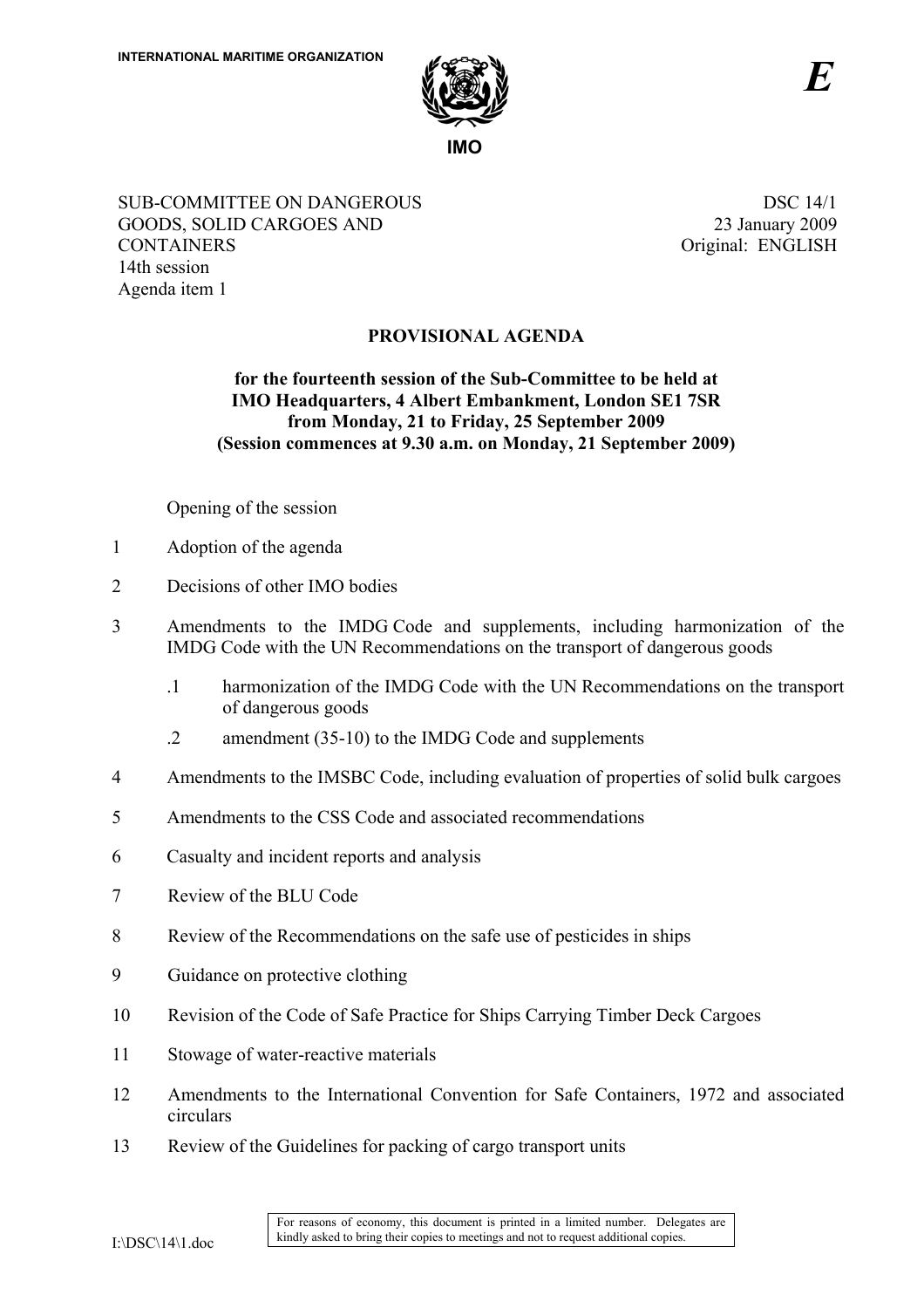- 14 Review of documentation requirements for dangerous goods in packaged form
- 15 Amendments to MARPOL Annex III\*
- 16 Revision of the Recommendations for entering enclosed spaces aboard ships
- 17 Consideration for the efficacy of Container Inspection Programme
- 18 Work programme and agenda for DSC 15
- 19 Election of Chairman and Vice-Chairman for 2010
- 20 Any other business
- 21 Report to the Maritime Safety Committee

## **Notes**:

1 In accordance with the Guidelines on the organization and method of work of the MSC and the MEPC and their subsidiary bodies (MSC-MEPC.1/Circ.2):

- .1 documents should be received in the Secretariat as follows:
	- (a) documents (including information documents submitted in hard copy only) containing more than 6 pages of text (bulky documents), by 19 June 2009. As a general rule, documents, other than information documents, should not contain more than 50 pages. In the case of reports from working, drafting and correspondence groups and in other exceptional circumstances, this number of pages may be exceeded, provided that the aforementioned deadline is put back by one week for every 20 pages exceeding 50 pages;
	- (b) non-bulky documents (including information documents) and bulky information documents submitted in electronic format, by 17 July 2009; and
	- (c) documents commenting on those referred to in subparagraph .1 above containing 4 pages or less, by 31 July 2009. These documents should start with a paragraph clearly indicating the document on which comments are made and stating that the document is submitted in accordance with the provisions of paragraph 4.10.5 of the aforementioned Guidelines;
- .2 for reasons of economy, documents should be submitted in single spacing, be as concise as possible and:
	- (a) all documents should include a brief summary prepared in accordance with paragraph 4.1 of the above-mentioned Guidelines;
	- (b) substantive documents should conclude with a summary of the action which the Sub-Committee is invited to take; and

 $\overline{a}$ 

Subject to the decision of MEPC 59.